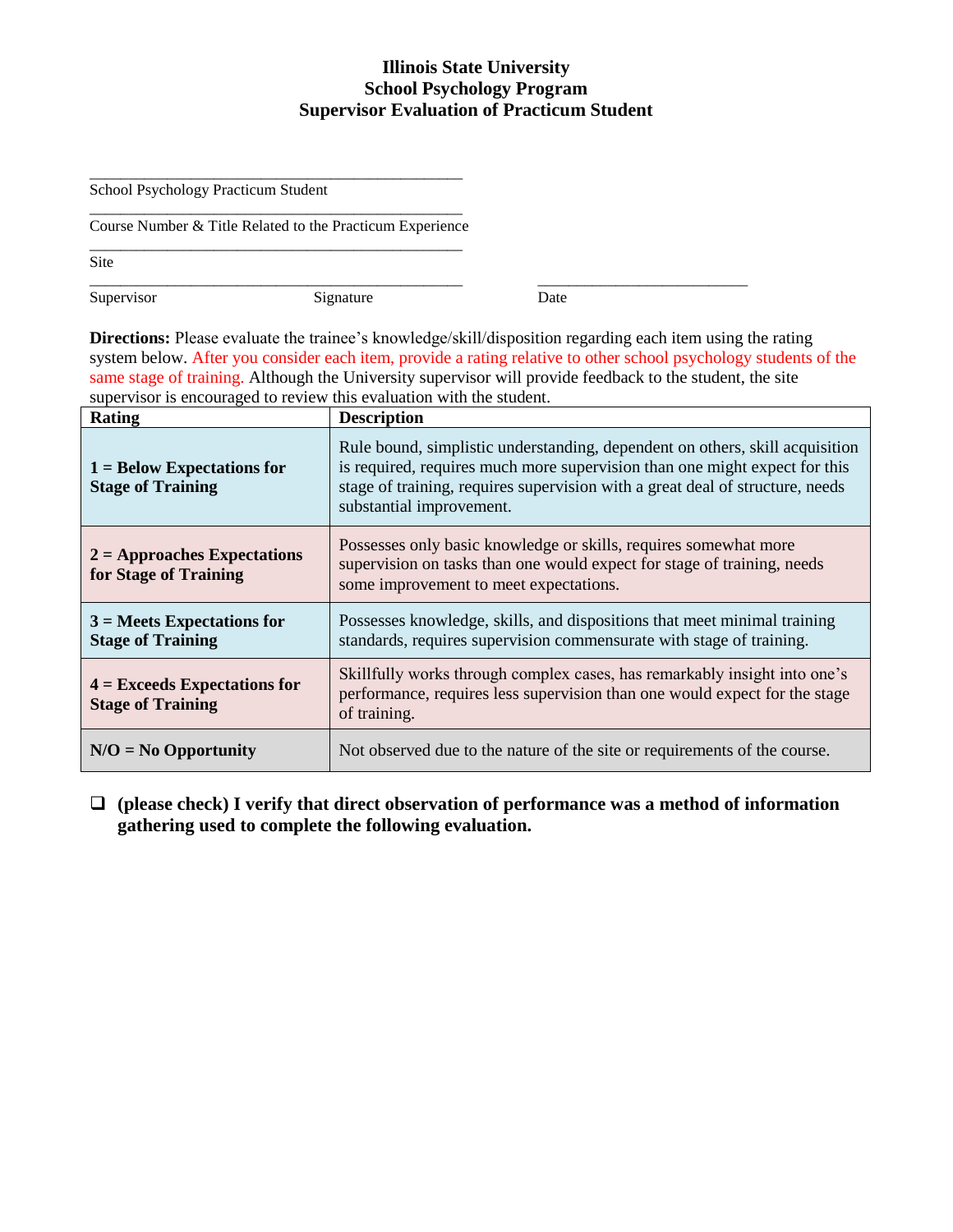#### *1. Research Competencies*

| Critically evaluates and uses existing scientific knowledge within the<br>practice of health service psychology. |  |  | 2 3 4 |  | N/O |  |  |
|------------------------------------------------------------------------------------------------------------------|--|--|-------|--|-----|--|--|
| Comments about research competencies (required for rating above/below 3, optional for rating of 3):              |  |  |       |  |     |  |  |

## *2. Ethical and Legal Standards Competencies*

| 2. Linicui una Lezai siunuarus Competencies<br>1. Is knowledgeable of and acts in accordance with the current version of<br>APA's Ethical Principles of Psychologists and Code of Conduct, and the<br>NASP Principles of Professional Ethics. |              | 2              | 3             | $\overline{A}$ | N/O |  |
|-----------------------------------------------------------------------------------------------------------------------------------------------------------------------------------------------------------------------------------------------|--------------|----------------|---------------|----------------|-----|--|
| 2. Is knowledgeable of and acts in accordance with relevant laws,<br>regulations, rules, and policies governing health service psychology at the<br>organizational, local, state, regional, and federal levels.                               | $\mathbf{1}$ | 2              | 3             | 4              | N/O |  |
| 3. Demonstrates knowledge of current professional issues and roles in the<br>field of school psychology.                                                                                                                                      | $\mathbf{1}$ | $\overline{2}$ | 3             | $\overline{4}$ | N/O |  |
| 4. Is knowledgeable of and acts in accordance with relevant professional<br>standards and guidelines.                                                                                                                                         |              | $\overline{2}$ | $\mathcal{F}$ | 4              | N/O |  |
| 5. Demonstrates knowledge of legal issues including eligibility criteria<br>for special education services based on federal, state, and district policies.                                                                                    |              | $\overline{2}$ | $\mathcal{F}$ | 4              | N/O |  |
| 6. Recognizes ethical dilemmas as they arise, and applies ethical<br>decision-making processes in order to resolve the dilemmas.                                                                                                              |              | $\mathfrak{D}$ | 3             | $\overline{4}$ | N/O |  |
| 7. Conducts self in an ethical manner in all professional activities.                                                                                                                                                                         | 1            | 2              | 3             | $\overline{4}$ | N/O |  |
| Comments about legal/ethical competencies (required for items rated above/below 3, optional for<br>ratings of 3):                                                                                                                             |              |                |               |                |     |  |

#### *3. Individual and Cultural Diversity Competencies*

| 1. Demonstrates a requisite knowledge base, is able to articulate an<br>approach to working effectively with diverse individuals and groups, and<br>applies this approach effectively in their professional work. | $\overline{2}$ | $\overline{3}$            | N/O |
|-------------------------------------------------------------------------------------------------------------------------------------------------------------------------------------------------------------------|----------------|---------------------------|-----|
| 2. Is knowledgeable of the current theoretical and empirical knowledge<br>base as it relates to diversity in all professional activities.                                                                         | 2              | $\mathcal{R}$             | N/O |
| 3. Integrates awareness and knowledge of individual and cultural<br>differences in the conduct of professional roles.                                                                                             |                | $\overline{3}$            | N/O |
| 4. Works effectively with individuals whose group membership,<br>demographic characteristics, or worldviews create conflict with their<br>own.                                                                    |                | $2 \quad 3$               | N/O |
| 5. Understands how one's own personal/cultural history, attitudes, and<br>biases may affect how they understand and interact with people different<br>from themselves.                                            | 2              | $\overline{\phantom{a}3}$ | N/O |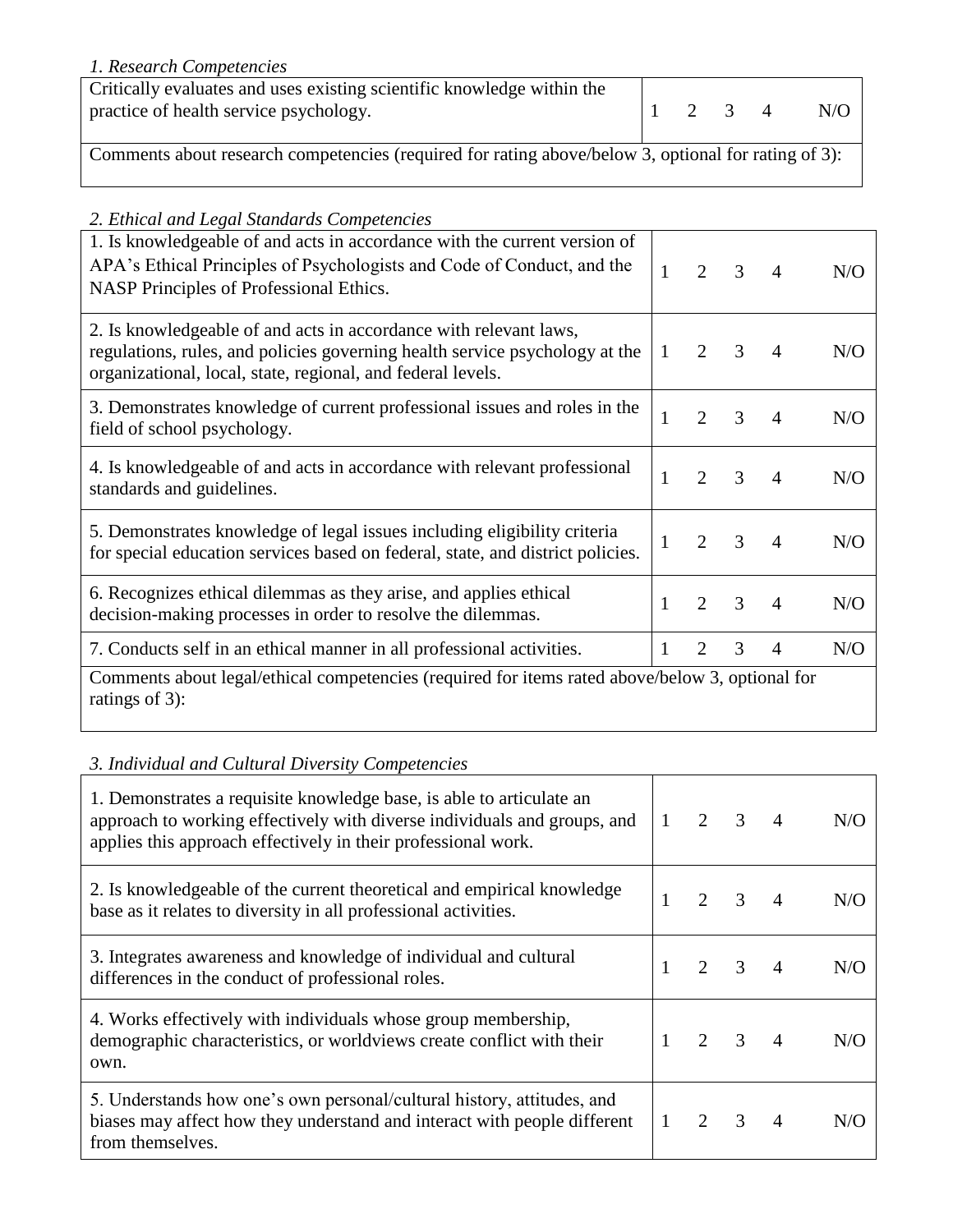Comments about diversity competencies (required for items rated above/below 3, optional for ratings of 3):

| 4. Professional Values, Attitudes, and Behavior Competencies                                                                                                                                                    |              |                |   |                |     |  |
|-----------------------------------------------------------------------------------------------------------------------------------------------------------------------------------------------------------------|--------------|----------------|---|----------------|-----|--|
| 1. Behaves in ways that reflect the values and attitudes of psychology,<br>including integrity, deportment, professional identity, accountability,<br>lifelong learning, and concern for the welfare of others. | $\mathbf{1}$ | $\overline{2}$ | 3 | 4              | N/O |  |
| 2. Engages in self-reflection regarding one's personal and professional<br>functioning.                                                                                                                         | $\mathbf{1}$ | $\overline{2}$ | 3 | 4              | N/O |  |
| 3. Demonstrates effective stress management, including handling<br>frustration and ambiguity.                                                                                                                   | 1            | $\overline{2}$ | 3 | $\overline{4}$ | N/O |  |
| 4. Demonstrates effective time management.                                                                                                                                                                      | 1            | $\overline{2}$ | 3 | 4              | N/O |  |
| 5. Demonstrates attention to professional appearance.                                                                                                                                                           | 1            | $\overline{2}$ | 3 | 4              | N/O |  |
| 6. Demonstrates flexibility and adaptability to novel/unexpected<br>situations.                                                                                                                                 | 1            | $\overline{2}$ | 3 | 4              | N/O |  |
| 7. Demonstrates initiative.                                                                                                                                                                                     | 1            | $\overline{2}$ | 3 | $\overline{4}$ | N/O |  |
| 8. Demonstrates maturity and good professional judgment.                                                                                                                                                        | 1            | $\overline{2}$ | 3 | 4              | N/O |  |
| 9. Responds professionally in increasingly complex situations with a<br>greater degree of independence as he/she progresses across levels of<br>training.                                                       | $\mathbf{1}$ | 2              | 3 | 4              | N/O |  |
| 10. Actively seeks and demonstrates openness and responsiveness to<br>feedback and supervision.                                                                                                                 | 1            | $\overline{2}$ | 3 | $\overline{4}$ | N/O |  |
| Comments about professionalism (required for items rated above/below 3, optional for ratings of 3):                                                                                                             |              |                |   |                |     |  |

### *5. Communication and Interpersonal Skills Competencies*

| 1. Develops and maintains effective relationships with a wide range of<br>individuals, including colleagues, communities, organizations, teachers<br>and other school personnel, supervisors, supervisees, and those receiving<br>professional services and their families. | 2                           | $3 \quad 4$   |                | N/O |
|-----------------------------------------------------------------------------------------------------------------------------------------------------------------------------------------------------------------------------------------------------------------------------|-----------------------------|---------------|----------------|-----|
| 2. Produces and comprehends oral, nonverbal, and written<br>communications.                                                                                                                                                                                                 | $\mathcal{D}_{\mathcal{L}}$ | $\mathcal{R}$ | $\overline{4}$ | N/O |
| 3. Demonstrates effective interpersonal skills and the ability to manage<br>difficult communication/situations well.                                                                                                                                                        |                             | 3             |                | N/G |
| 4. Collaborates effectively with other professionals; participates<br>effectively in collaborative problem-solving meetings such as MDC, IEP,<br>data meetings, etc.; fully participates in the referral-to-placement process<br>for special education.                     |                             | $2 \t 3 \t 4$ |                | N/O |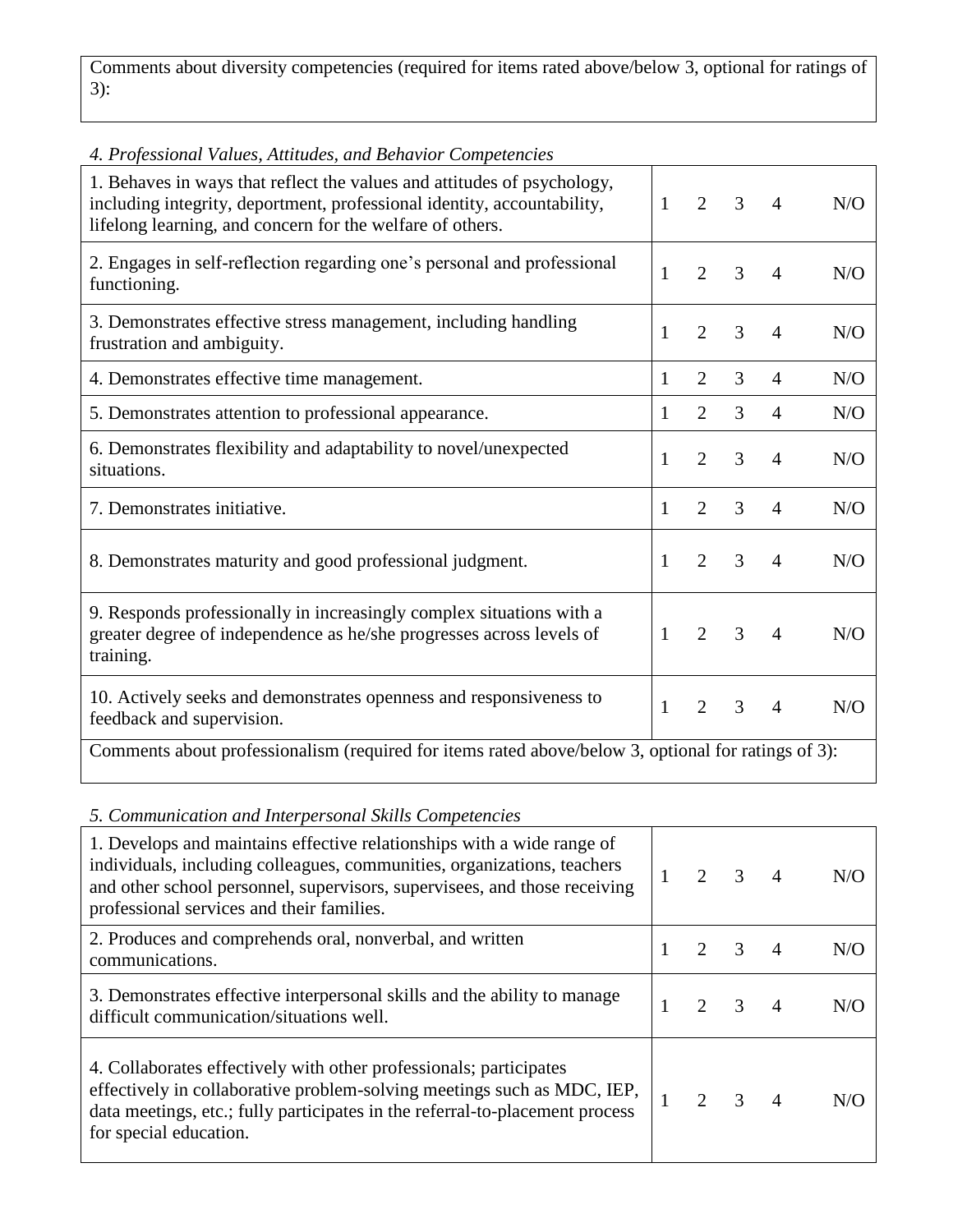| 5. Demonstrates knowledge of and adherence to the model, philosophy,                                                  |  |  |     |
|-----------------------------------------------------------------------------------------------------------------------|--|--|-----|
| and guidelines of the agency/school setting in which practicum is being $\begin{pmatrix} 1 & 2 & 3 & 4 \end{pmatrix}$ |  |  | N/O |
| conducted.                                                                                                            |  |  |     |

Comments about interpersonal competencies (required for items rated above/below 3, optional for ratings of 3):

#### *6. Assessment Competencies*  1. Demonstrates current knowledge of diagnostic classification systems, functional and dysfunctional behaviors, including consideration of client strengths and psychopathology.  $1 \t2 \t3 \t4 \t N/O$ 2. Demonstrates understanding of human behavior within its context (e.g., family, social, societal and cultural). 1 2 3 4 N/O 3. Demonstrates the ability to apply the knowledge of functional and dysfunctional behaviors including context to the assessment and/or diagnostic process. 1 2 3 4 N/O 4. Selects and applies assessment methods that draw from the best available empirical literature; demonstrates accuracy in administration and scoring when applying these methods. 1 2 3 4 N/O 5. Collects relevant data using multiple sources and methods (e.g., systematic observations, interviewing techniques, direct assessment of skills) appropriate to the identified goals and questions of the assessment as well as relevant diversity characteristics of the client. 1 2 3 4 N/O 6. Interprets assessment results to inform case conceptualization, classification, and recommendations, while guarding against decisionmaking biases, distinguishing the aspects of assessment that are subjective from those that are objective. 1 2 3 4 N/O 7. Effectively communicates orally, and in written documents, the

findings and implications of assessments in an accurate and effective manner sensitive to a range of audiences. 1 2 3 4 N/O 8. Appropriately uses technology within the practice of psychology (e.g., web-based data systems, word processing, computerized administration and scoring, etc.). 1 2 3 4 N/O 9. Plans assessments around referral concerns.  $\begin{array}{cccc} | & 1 & 2 & 3 & 4 \end{array}$  N/O Comments about assessment competencies (required for items rated above/below 3, optional for ratings of 3):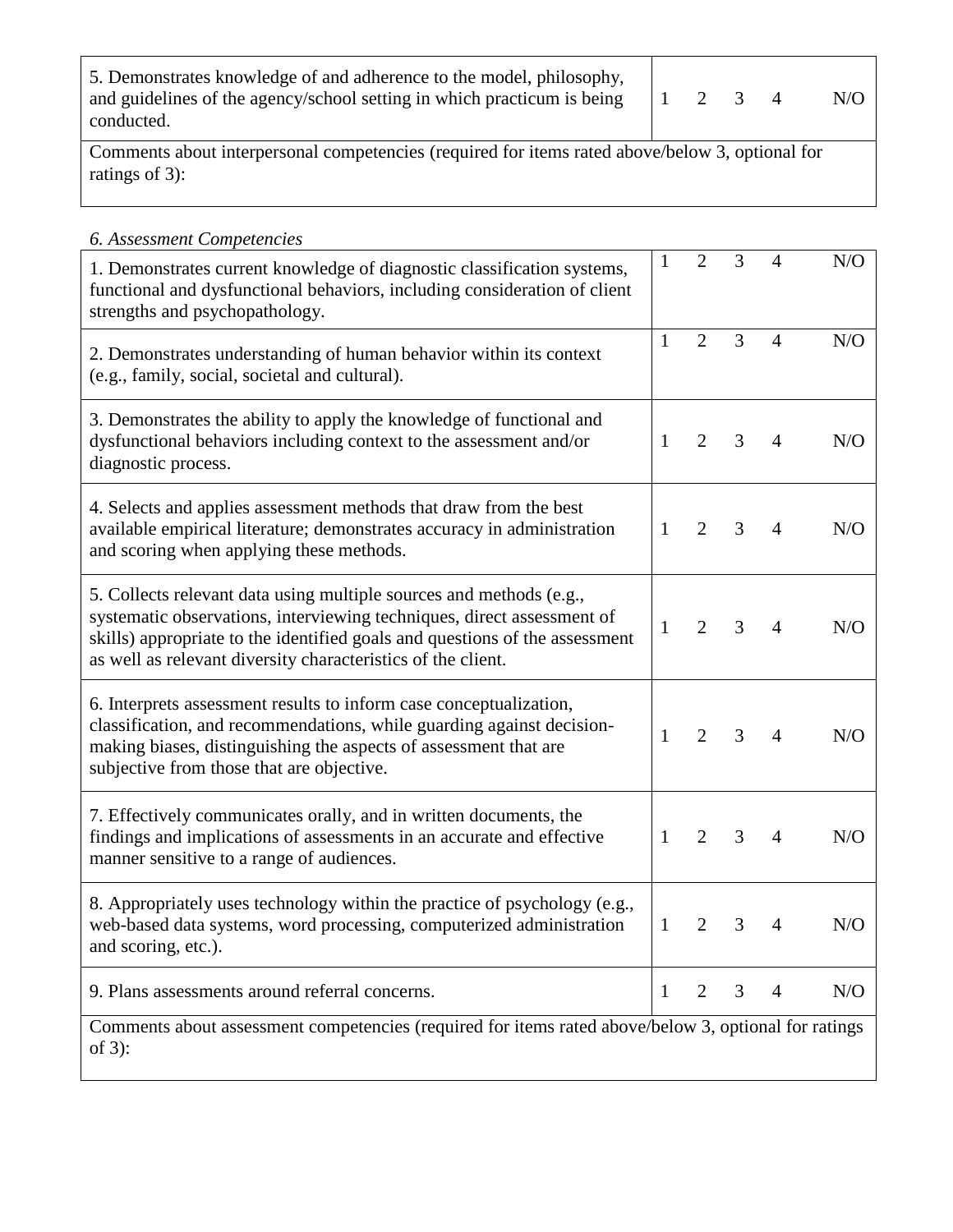|  | 7. Intervention Competencies |  |  |
|--|------------------------------|--|--|
|--|------------------------------|--|--|

| 1. Establishes and maintains effective relationships with the recipients of<br>psychological services.                                                  | 1            | $\mathcal{D}_{\mathcal{L}}$ | 3             | $\overline{4}$ | N/O |  |
|---------------------------------------------------------------------------------------------------------------------------------------------------------|--------------|-----------------------------|---------------|----------------|-----|--|
| 2. Develops evidence-based instructional/academic skills intervention<br>plans specific to the service delivery goals.                                  | 1            | 2                           | 3             | $\overline{4}$ | N/O |  |
| 3. Develops evidence-based mental health/social/life skills intervention<br>plans specific to the service delivery goals.                               | 1            | 2                           | 3             | $\overline{4}$ | N/O |  |
| 4. Implements interventions informed by the current scientific literature,<br>assessment findings, diversity characteristics, and contextual variables. | $\mathbf{1}$ | $\overline{2}$              | 3             | 4              | N/O |  |
| 5. Demonstrates the ability to apply the relevant research literature to<br>clinical decision making.                                                   | 1            | $\overline{2}$              | 3             | $\overline{4}$ | N/O |  |
| 6. Modifies and adapts evidence-based approaches effectively when a<br>clear evidence-base is lacking.                                                  | $\mathbf{1}$ | 2                           | 3             | $\overline{4}$ | N/O |  |
| 7. Evaluates intervention effectiveness, and adapts intervention goals and<br>methods consistent with ongoing evaluation.                               | 1            | 2                           | 3             | $\overline{4}$ | N/O |  |
| 8. Demonstrates knowledge and skills related to prevention models and<br>practices, including multitiered intervention models.                          | 1            | 2                           | $\mathcal{R}$ | $\overline{4}$ | N/O |  |
| Comments about intervention competencies (required for items rated above/below 3, optional for<br>ratings of 3):                                        |              |                             |               |                |     |  |

#### *8. Supervision competencies*

| 1. Demonstrates knowledge of supervision models and practices.                                                                          |  | $2 \quad 3$         |                |  | N/O |  |  |
|-----------------------------------------------------------------------------------------------------------------------------------------|--|---------------------|----------------|--|-----|--|--|
| 2. Establishes effective culturally responsive supervisory relationships.                                                               |  |                     | $\overline{3}$ |  | N/O |  |  |
| 3. Develops a personal philosophy and model of supervision that can<br>guide future administrative and clinical supervision activities. |  | $2 \quad 3 \quad 4$ |                |  | N/O |  |  |
| 4. Implements effective supervisory methods.                                                                                            |  | 2 3 4               |                |  | N/O |  |  |
| Comments about supervision competencies (required for items rated above/below 3, optional for<br>ratings of $3$ :                       |  |                     |                |  |     |  |  |

# *9. Consultation and Interprofessional/Interdisciplinary Skills Competencies*

| 1. Demonstrates knowledge of and respect for the roles and perspectives<br>of other professions.                                                           |       | $2 \t 3 \t 4$ | N/O |
|------------------------------------------------------------------------------------------------------------------------------------------------------------|-------|---------------|-----|
| 2. Demonstrates knowledge of consultation models and applies<br>appropriate model-specific techniques to the referral concern.                             | 2 3 4 |               | N/O |
| 3. Establishes effective, collaborative relationships with consultees<br>including teachers, parents, and administrators consistent with best<br>practice. | 2 3 4 |               | N/O |